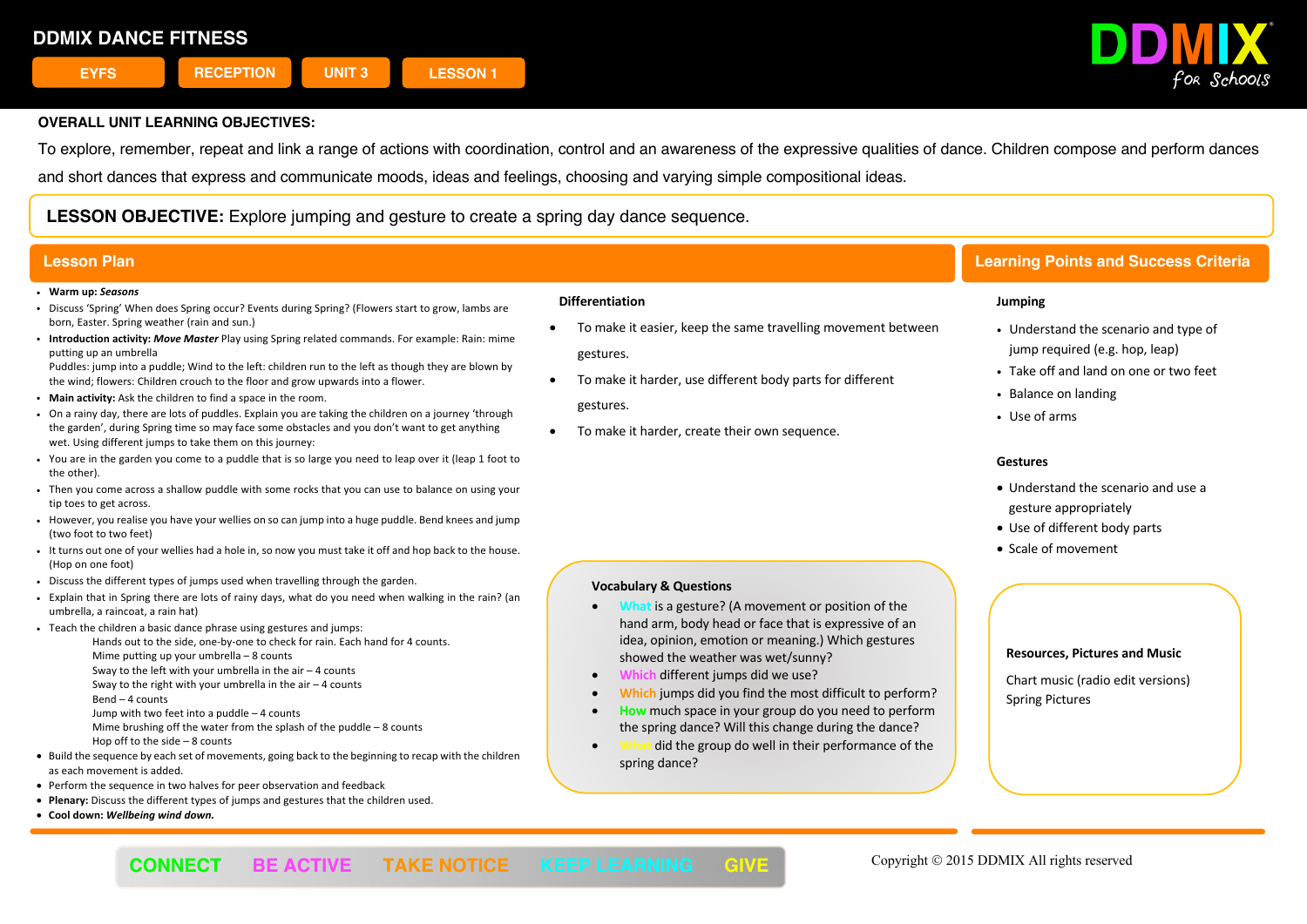

To explore, remember, repeat and link a range of actions with coordination, control and an awareness of the expressive qualities of dance. Children compose and perform dances and short dances that express and communicate moods, ideas and feelings, choosing and varying simple compositional ideas.

# **LESSON OBJECTIVE:** Develop basic gestures to create a summer dance sequence.

- ! **Warm up:** *Seasons*
- . Recap the 'Spring dance sequence from lesson 1
- ! Discuss Summer. What happens during summer? What is the weather like? Where do you go on your summer holidays? What activities are there to do?
- ! **Introduction activity:** *Move Master.* Play using Summer related gestures. Examples include: Sun bathing: hands behind head; Swimming: Mime front crawl action; Ice cream: Licking an Imaginary lolly.
- ! **Main activity:** Discuss different activities the children do on holidays. In pairs choose an activity that you might do on holiday. E.g. Swimming, building sand castles, playing ball, applying sunscreen, sun bathing.
- ! Using gestures, ask the children to create a movement sequence that includes a travelling movement, a turn and a jump. Give them an example.
- E.g. Applying Sunscreen
	- **Gesture**: Apply sun cream on their arms for 8 counts **Turn** around to pass the sun cream to their partner– 8 counts **Skip** down to the sea – 8 counts **Jump** into the sea – bend for 4 counts and jump for 4 counts
- ! Perform in two halves. Ask the children to guess which activity the pair have chosen.
- ! **Plenary:** As a group, discuss performances focusing on how clear the gestures were. Are the movements big enough?
- ! **Cool down:** *Wellbeing wind down*.

#### **Differentiation**

- To make it easier, give children an order of actions in sequence (e.g. gesture, turn, travel, jump).
- To make it harder, add levels and change of direction to different movements.

# **Lesson Plan Learning Points and Success Criteria**

#### **Gestures**

- Summer related activities
- Use of different body parts
- ! Scale of movement
- Facial expressions

# **Vocabulary & Questions**

- **What** activities could you do during summer?
- **is it good to include different body parts when** gesturing?
- **How** did you decide which gestures and movements to use in your group?
- **Which** gestures and movements did you see in the group's performance of their summer sequence?
- **How** could you/they use facial expressions to enhance your gesture and help the audience to understand the sequence?

**Resources, Pictures and Music** Chart music (radio edit versions) Summer pictures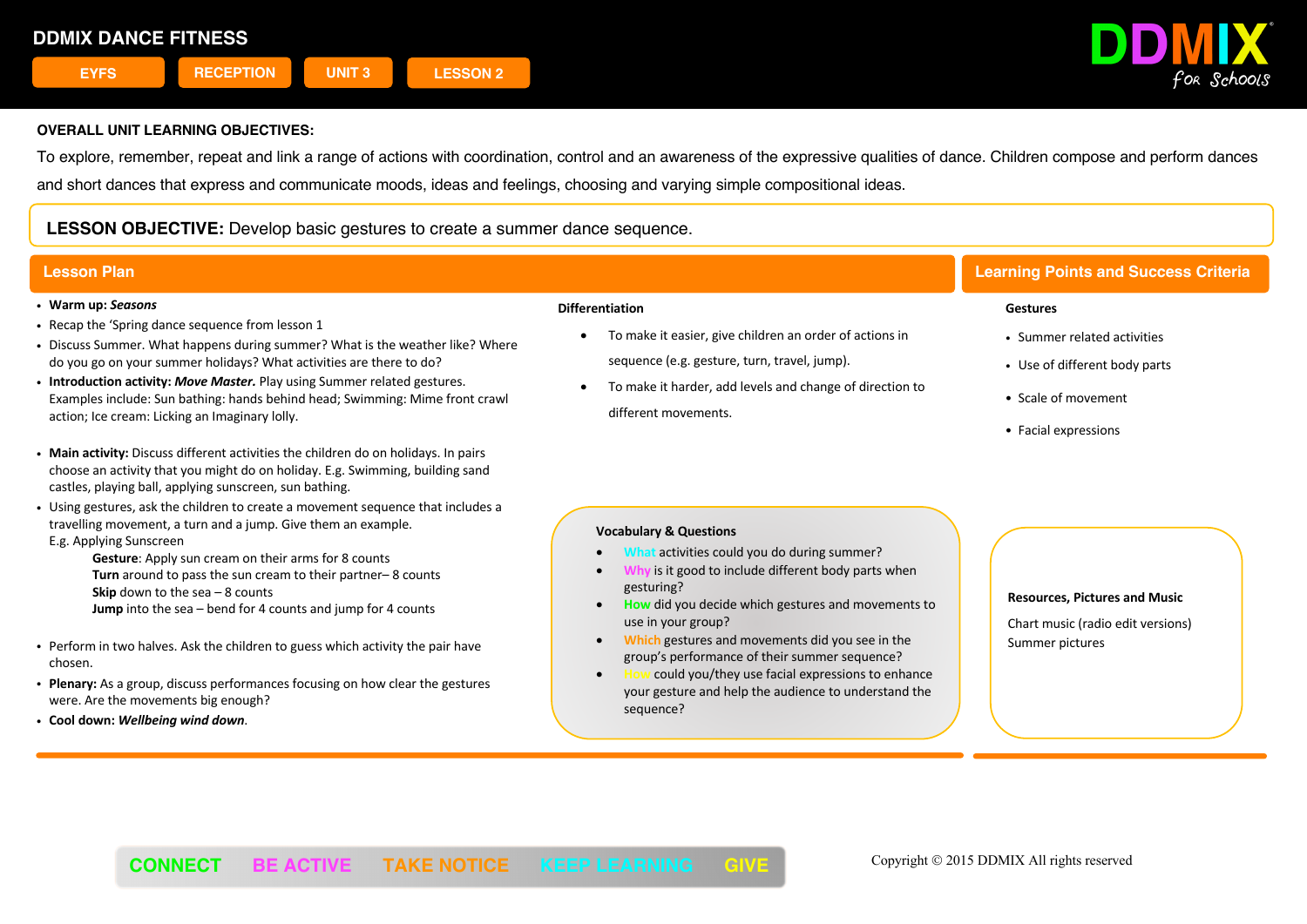

To explore, remember, repeat and link a range of actions with coordination, control and an awareness of the expressive qualities of dance. Children compose and perform dances and short dances that express and communicate moods, ideas and feelings, choosing and varying simple compositional ideas.

# **LESSON OBJECTIVE:** Create and perform two linked dance sequences.

- ! **Warm up:** *Seasons*
- . In pairs, recap the Summer activity dance sequence.
- ! **Main activity:** Join pairs together to create groups of four.
- ! Allow the children to watch the Summer dance sequence of their new partners and select one to use.
- . Recap the Spring activity dance sequence.
- ! Groups combine Spring dance sequence with the selected summer dance sequence to create one dance.
- ! Give the children time to practice their dance, making any changes as they see fit.
- ! Children choose a movement, gesture or movement of stillness to link the Spring dance to the Summer dance.
- Give the children time to practice their new linked sequences.
- . Children perform their new dances to the class.
- ! **Plenary:** Discuss:

What did groups use to link their sequences together? What gestures, movements, jumps and turns did they use in their sequences? Which choreographic devices did they use? (levels, directions, formation)

! **Cool down:** *Wellbeing wind down.*

# **Differentiation**

- ! To make it easier, groups perform one sequence after the other with no break in between
- ! To make it harder, add a sequence of movements to link the seasons. Use of choreographic devices (levels, direction, formation).
- ! To make it harder, include a start and finish position.

# **Lesson Plan Learning Points and Success Criteria**

#### **Link dance sequences**

- Spring sequence
- Link movement, gesture, stillness
- Select preferred Summer sequence

#### **Vocabulary & Questions**

- **Which** summer/spring sequence will you use? Why? Could you use movements from each sequence?
- As a group, how could you link the two sequences together? Are there any changes you will make to either sequence?
- does it feel to perform your whole group's dance?
- **Which** gestures did you see other groups use in their dances?
- did you enjoy about the other group's performance? Could improvements be made?

#### **Resources, Pictures and Music**

Chart music (radio edit versions) Spring and Summer pictures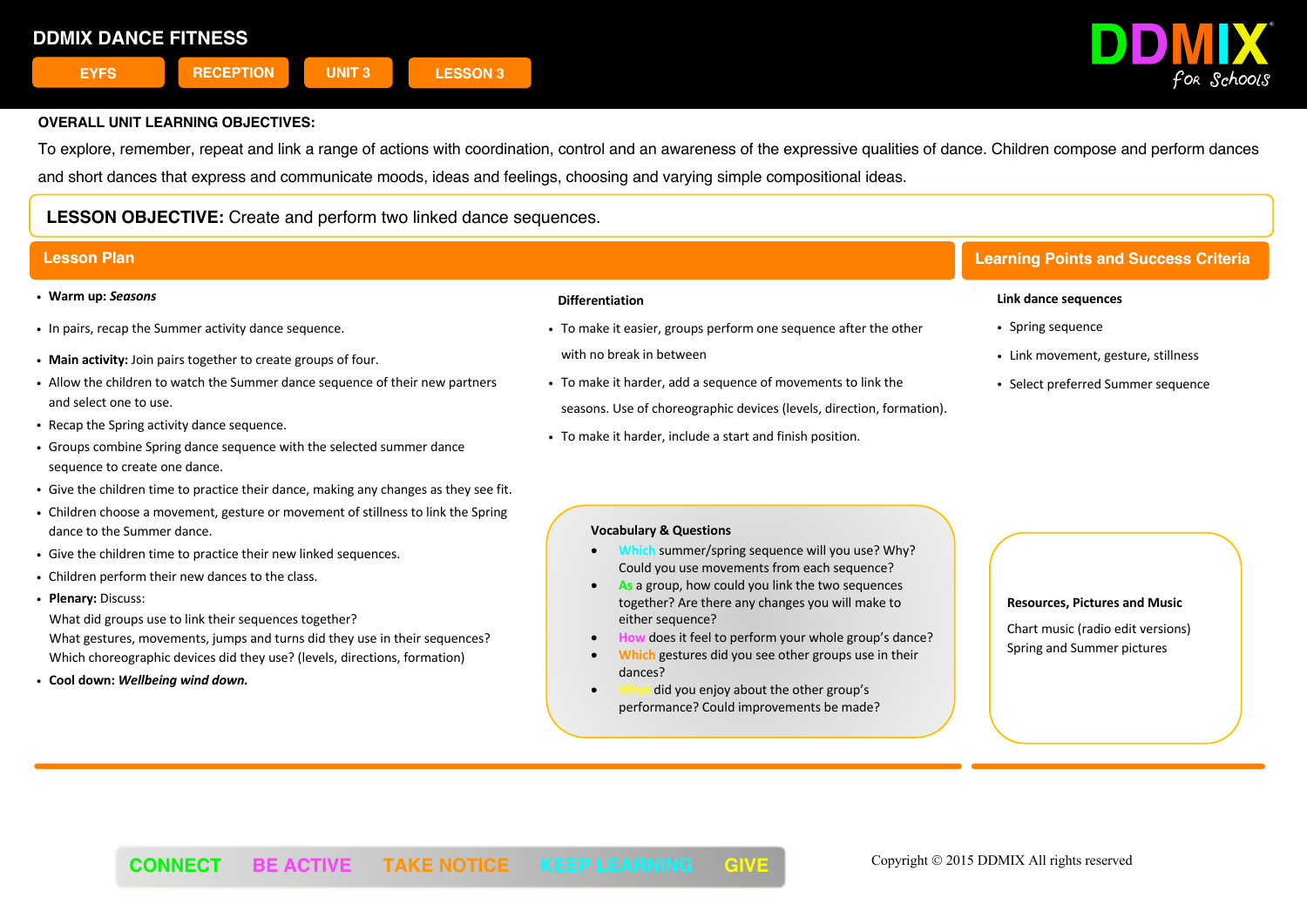

To explore, remember, repeat and link a range of actions with coordination, control and an awareness of the expressive qualities of dance. Children compose and perform dances and short dances that express and communicate moods, ideas and feelings, choosing and varying simple compositional ideas.

**LESSON OBJECTIVE:** Explore turning and movement qualities. Create an Autumn wind dance sequence.

### ! **Warm up:** *Seasons*

- ! Show the children some pictures of the Autumn season. Ask the children to identify which season it is and discuss what the weather is like during Autumn (windy – different directions, twisting and turning; rain; leaves fall from the trees).
- ! **Introduction activity:** Pair the children up and split them between each side of the room. Using some wind related music to help them (e.g. Peter Hawk - Autumn Wind), ask one side at a time to travel over to their partner using their own wind twisting and turning movements. (Imagery: Leaves being carried by the wind). Swap over.
- ! Discuss the qualities of the children's wind based travelling movements. Speed, pathway, levels, turns, sharp/smooth, light/heavy. Encourage the children to identify own movement qualities.
- . Repeat the activity to allow children to include different movement qualities.
- ! **Main activity:** Teach the children some basic wind actions and build them up to create a sequence (using swaying movements, flowing arms, turning in the breeze, leaping.)
- ! Pairs add in their own turns to the sequence, giving the children the time to practise.
- ! Split the children in half and assign each pair a different pair to observe. Perform and swap roles.
- ! **Plenary:** As a class, discuss how successful pairs wee at Including turns into their dance sequences and encourage children to describe the movement qualities that they observed.
- ! **Cool down:** *Wellbeing wind down.*

#### **Differentiation**

- . To make it easier, include one type of turn while travelling
- . To make it harder, take an indirect pathway to get to the other side,
- . To make is harder, use varied levels.
- ! To make it easier, repeat the same turn twice at the end of the sequence
- To make it harder add a level to each turn.

# **Lesson Plan Learning Points and Success Criteria**

### **Turning**

- Speed
- Levels
- Direction/pathways

#### **Autumn sequence**

- Perform in the role of the wind
- Gestures, turns, movements
- Vary levels and direction
- Use pathways to travel

### **Vocabulary & Questions**

- **What** pathway did you take to cross the room? (Straight, zigzag, curved.)
- **How** could you lift and lower your arms to portray the wind? (Soft and floaty or sharp and strong?)
- **What** types of turn could you include in your sequence?
- **Which** levels can you and your partner/s use when performing each turn and movement in your sequence?
- **Which** movement qualities did the other group use well to show the wind?

#### **Resources, Pictures and Music**

Chart music (radio edit versions) Autumn music e.g. Peter Hawk – Autumn Wind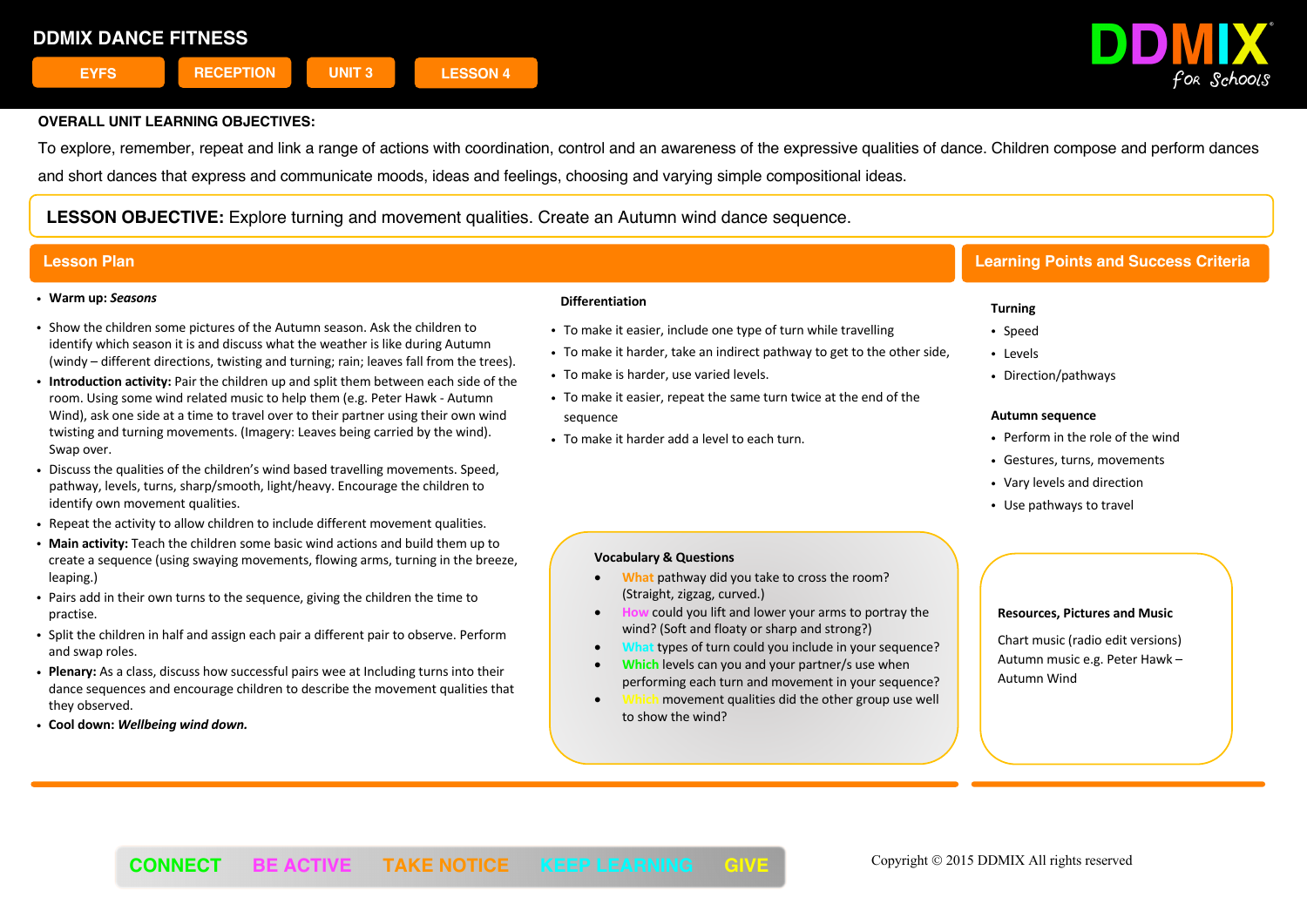

To explore, remember, repeat and link a range of actions with coordination, control and an awareness of the expressive qualities of dance. Children compose and perform dances and short dances that express and communicate moods, ideas and feelings, choosing and varying simple compositional ideas.

**LESSON OBJECTIVE:** Explore and create moments of stillness. Use movement qualities associated with Ice.

#### ! **Warm up:** *Seasons*

- . Recap the Autumn wind dance from the previous lesson.
- ! Show the children some pictures of the Winter season. Ask the children to identify which season it is and discuss the Weather during Winter (cold, snow, ice)
- ! Focus on what happens to water when it gets cold (becomes ice/icicle). Discuss what ice looks and feels like, and what happened when it heats up (melts).
- ! **Introduction activity:** *Icicles***:** Play to help children understand the contrast between stillness and movement.
- ! **Main activity:** Discuss the movement qualities used during *Icicles*. How could we move to melt? (Slowly, softly and smoothly) How could we move when the ice broke? (Sharp, jagged and pointy.)
- ! In pairs, children choose two different still positions to create an ice motif.
- ! Children hold the first position for 8 counts, then slowly melt to the floor for 8 counts. Use a music track to create an atmosphere and help the children hear an 8-count beat. *E.g. Vivaldi Winter from The Four Seasons Movement No 1. Allegro non molto.*
- ! Children practice their second still position and add it the end of the melting movement linking them together. (Hold first position for 8 counts – melt to the floor 8 counts – hold second position 8 counts.)
- ! Partners join with another pair to demonstrate their ice motifs.
- ! **Plenary:** Discuss the difference/contrast between the frozen position and the melting movement?
- ! How can the pairs make it better? Are they completely still for 8 counts? Did they use all of the counts to melt?
- ! **Cool down:** *Wellbeing wind down.*

### **Differentiation**

- To make it easier, repeat the still position either side of the melting movement.
- To make it harder, use balances in their frozen positions.
- To make it harder, create four different frozen positions. Repeat the melting movements between each of the four positions.
- To make it harder, change levels between positions.

### **Vocabulary & Questions**

- **does an icicle look like? (Pointy, spikey, sharp,** and jagged.) Which movement qualities would you associate with ice melting?
- **How** can you use your body and/or facial expressions to symbolise an icicle?
- **How** long should you hold each still position for?
- **Will** you hold the same position as your partner? Do your positions connect?
- **Could** you recognise the ice-like qualities in the other groups' movements? Was the contrast clear?

# **Lesson Plan Learning Points and Success Criteria**

#### **Stillness**

- Represent an image (ice/icicles)
- Hold a position for 8 counts
- . Use of body and facial expression to enhance image.

#### **Ice movement qualities**

- Contrasting (melting/icicles)
- Slow/sharp
- Soft/jagged

#### **Resources, Pictures and Music**

Chart music (radio edit versions) Winter music e.g. Vivaldi – Winter (The Four Seasons)